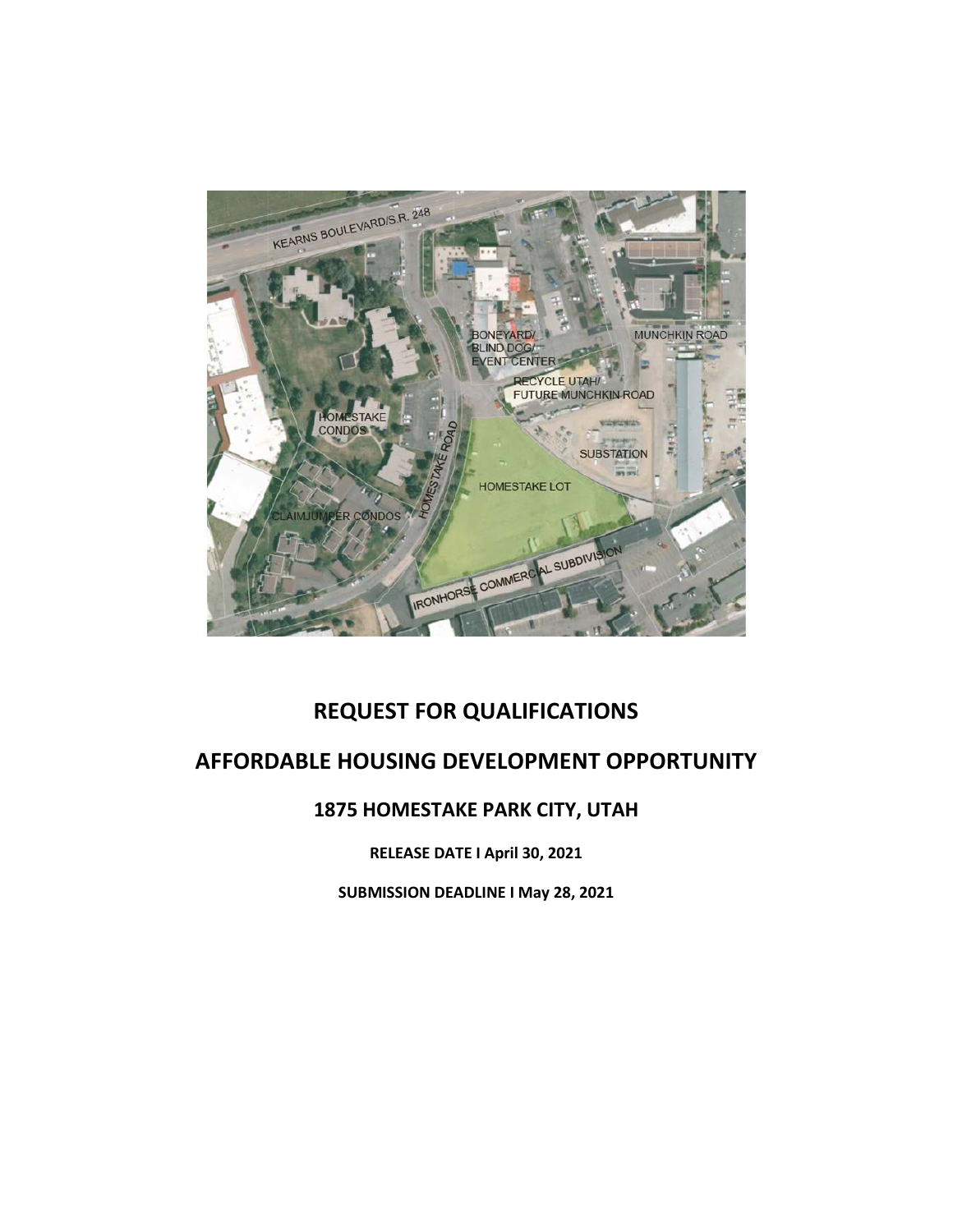#### **NOTICE TO DEVELOPERS**

#### **REQUEST FOR QUALIFICATIONS FOR DEVELOPMENT PARTNERS**

**Homestake Development Partnership**

| <b>PROPOSALS DUE:</b> | By 3:00 p.m. on Friday, May 28, 2021                        |
|-----------------------|-------------------------------------------------------------|
|                       | Via e-mail to Jason Glidden Housing Development Manager at: |
|                       | jglidden@parkcity.org.                                      |

**PROJECT NAME:** 1875 Homestake Road – Development Partnership

**RFQ AVAILABLE:** The RFQ is available from Housing Development Manager Jason Glidden at: [jglidden@parkcity.org.](mailto:jglidden@parkcity.org) Any modifications or addendums including questions to the RFQ will be made in redlined form on the website each week. Please check the RFQ on the website each Friday.

| 1875 Homestake Road, Park City, Utah         |
|----------------------------------------------|
| Jason Glidden                                |
| Housing Development Mgr./Senior Project Mgr. |
| Park City Municipal Corporation              |
| P.O. Box 1480                                |
| Park City, Utah 84060                        |
|                                              |

**All questions shall be submitted in writing by 2:00 p.m. on Friday, May 21, 2021, to Jason Glidden at: jglidden@parkcity.org.**

**Park City Municipal Corporation ("PCMC" or the "City") reserves the right to reject any or all proposals received for any reason. Furthermore, the City shall have the right to waive any informality or technicality in proposals received when in the best interest of the City.**

**In the event of difficulty submitting electronically, proposals can be dropped off to the City Recorder, located at 445 Marsac Avenue, Third Floor – Executive Department, Park City, UT 84060. Proposals submitted through the City Recorder should be received on a zip drive. No paper copies should be submitted.**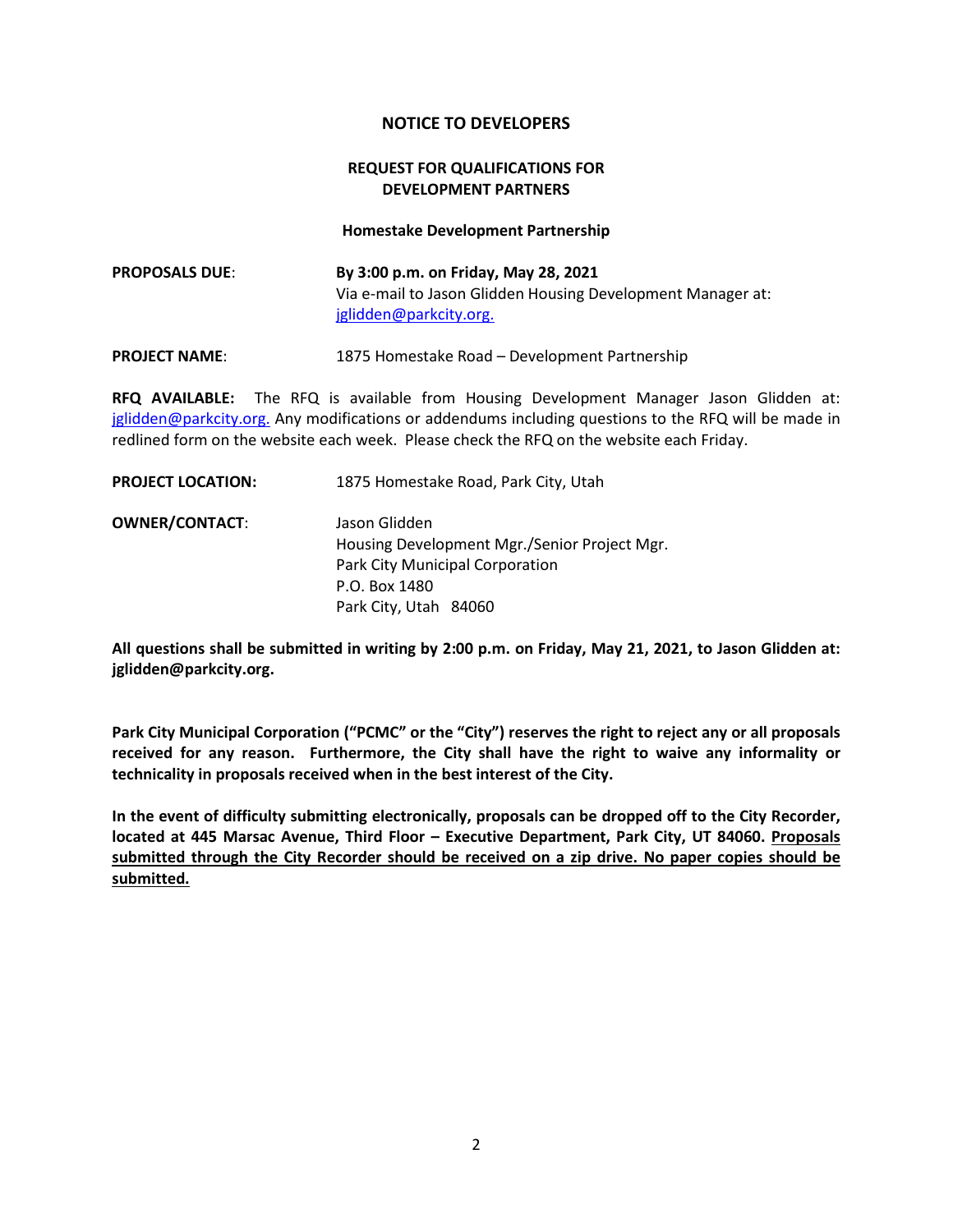# **TABLE OF CONTENTS**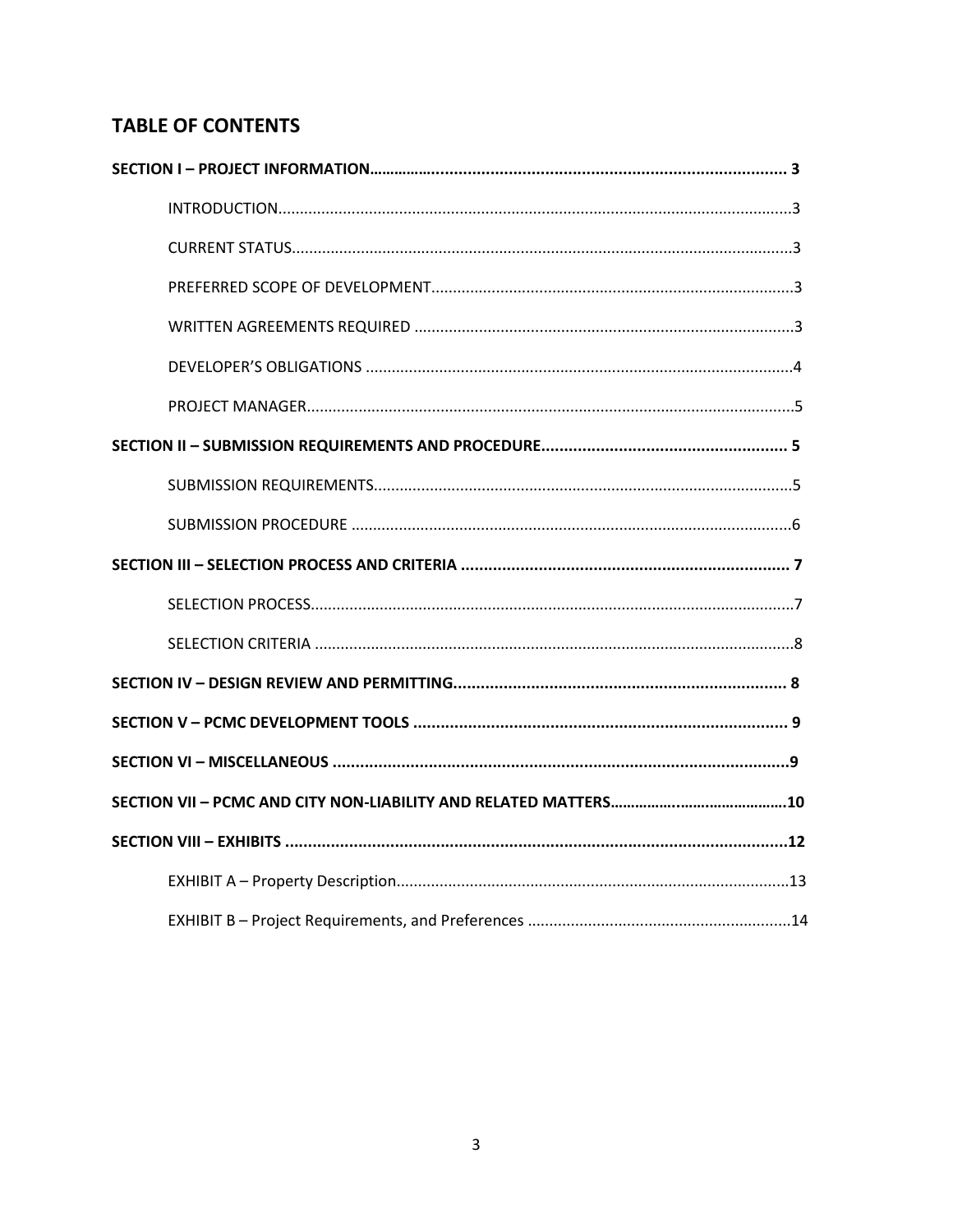# **SECTION I - PROJECT INFORMATION**

### **INTRODUCTION**

Park City has a community goal of developing 800 affordable units by 2026. In an effort to further that goal, the City has identified public/private partnerships as a possible opportunity, as part of the [2021](https://www.parkcity.org/Home/ShowDocument?id=69464)  [Ammendment](https://www.parkcity.org/Home/ShowDocument?id=69464) to the [2020 Housing Assessment and Plan.](https://www.parkcity.org/Home/ShowDocument?id=64943) Park City Municipal Corporation ("PCMC") owns 1.86 acres located at 1875 Homestake Road ("Property") in the Bonanza Business District in close proximity to the proposed Art & Culture District as described in Exhibit A attached hereto and made a part hereof. PCMC requests Statements of Qualifications ("Responses") from experienced developers ("Respondents") interested in working with PCMC to design and construct a mixed income, multi-family housing project ("Project") on the Property. The Project goal is primarily a residential, rental development that contains 80% or more affordable units, but the City may consider an approach where residents could purchase individual housing units in the alternative. PCMC seeks to enter into a partnership to timely deliver a successful and financially viable residential development that maximizes the number of affordable units for the longest term.

To this end, PCMC seeks a developer experienced with affordable, multi-family residential rental projects, urban infill, brownfield redevelopment, public/private partnerships and associated tax, grant and regulatory matters, and the financing and operation of mixed-income housing.

PCMC will partner in the Project by providing all the land specified in Exhibit A: Property Description and may work with Developer to provide financial tools and incentives for a Project that achieves a high level of affordable housing and community benefits as outlined in Exhibit B: Project Requirements and Preferences. Refer to Section V – PCMC Development Tools for additional information.

The developer selected by PCMC ("Developer") must be willing to complete the following as part of the Project:

- Design a new Project for the Property containing a vibrant mix of uses, including, but not limited to,affordable and market rate housing, resident amenity spaces, walkability features, parking improvements, and possibly complimentary commercial space
- Lease the Property at a price to be negotiated with PCMC, taking into account the above requirements. Construct and operate the Project per future agreements with PCMC.

#### **SITE CHARACTERISTICS**

Located in the General Commercial Zoning District, the Property is 1.86 acres in size and is in close proximity to the Park City Mountain Resort, Historic Main Street, multiple Park City transit stops, and the proposed Art & Culture District. The property is currently a parking lot with no structures present. Developer will work with PCMC to conduct a thorough assessment of the soils on the Property and remove and/or remediate them as necessary in order to construct the selected developer's preferred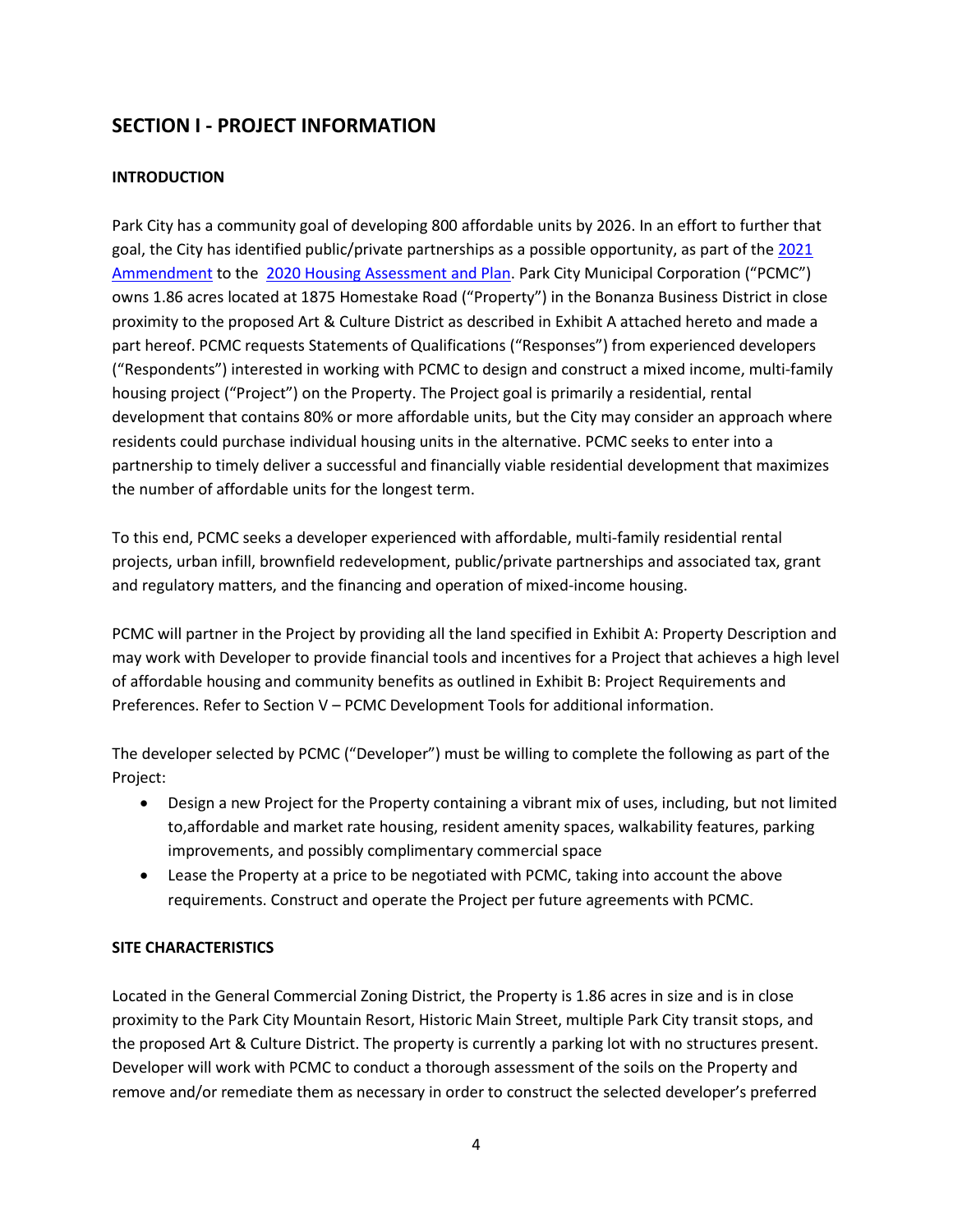program on the Property. This includes removal and hauling of any contaminated soils, as well as capping remaining soils left on property in accordance with Park City's Soil ordinance. PCMC will provide assistance in remediation of contaminated soils. Condition of title is subject to the developer's due diligence. Please refer to Exhibit A Property Description for additional information about the Property.

Land is "as is" and all statements and descriptions herein are general in nature subject to responders' verification of site conditions and site inspection prior to submission and final agreements. The City makes no implied or express warranties or warranties for particular purpose regarding the Property.

#### **WRITTEN AGREEMENTS REQUIRED**

Development Agreement. Upon completion of the selection process, the successful respondent ("Developer") will be required to enter into a written Development Agreement ("DA") with PCMC. The responsibilities of the Developer shall be defined and detailed in that DA. The DA will likely contain, but will not be limited to, the below provisions. Developers responding to this RFQ shall acknowledge their receipt and review of these terms in their proposals.

- 1. Developer will develop a construction budget and a proposed operations and maintenance budget for the project, both of which require approval by the City.
- 2. Developer will investigate (City will provide previous conducted environmental studies) the environmental condition of the site and undertake any necessary remediation or management of any contamination of the site. Once a remediation plan has been developed and approved by the City, the City willprovide assistance in the remediation of contaminated soils.
- 3. Developer will be responsible for financing the entire cost of the project, including predevelopment costs such as design, engineering, and other studies along with development costs, such as infrastructure and construction costs, through its own equity, borrowing, tax credits, governmental incentives, or other sources of funds. In approaching the development of these projects, the Developer should be careful not to rely exclusively upon tax credit financing. PCMC believes that such an approach restricts the market of individuals who can reside at the project, and does not allow for the creation of a true mixed income community. PCMC encourages the development of profitable market rate units to serve as a mechanism for maximizing the number of affordable units to be developed.
- 4. Developer will prepare a timetable for beginning and completing construction of the project that is satisfactory to the City.
- 5. Developer will be responsible for procuring all necessary regulatory approvals for construction and operation of the project.
- 6. Developer must actively seek input from community stakeholders, neighborhood associations and residents, and the City during the planning phase of all projects. The final development plan must be approved by the City in accordance with all planning and zoning requirements. Transparency and communication are key components of community trust and confidence in public housing and the Housing Authority. Engagement and active participation of residents, businesses, neighborhood associations, governmental officials and agencies, and other community stakeholders is a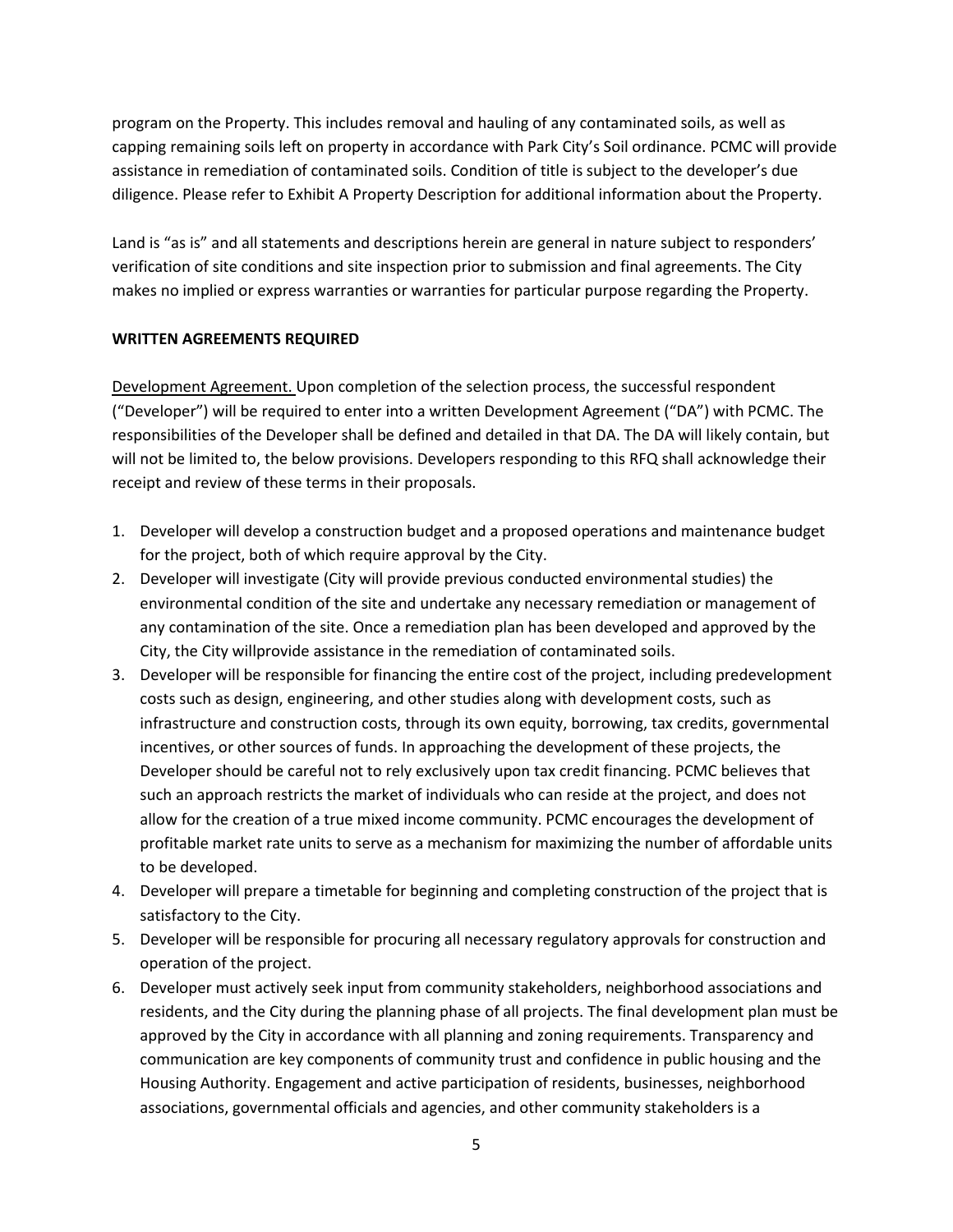mandatory requirement under this solicitation. It is expected that the developers will schedule and coordinate meetings, community workshops and other public forums to assure that all stakeholders in the development process are continuously kept abreast of ongoing activity. All community activities and dissemination of public information shall be coordinated with the Housing Authority, PCMC's Public Information Officer, and the Housing Department Project Manager.

- 7. Developer will be responsible for monthly progress meetings with the Project Advisory Group (Developer, Architect, General Contractor, Housing Development Manager, City's Project Manager) throughout planning and construction of the project.
- 8. Developer will be responsible for long term operation and maintainance of the project, ensuring that the project continues to meet all federal, state, and local codes and provides a clean and healthy environment for all residents and guests.
- 9. In the event Developer does not commence active construction or have a substantial portion of the planning of the project completed (including Master Planned Development (MPD) approval) within one (1) year of the lease of the site, the City shall have the right to terminate the lease and take possession of the site. Extensions to this deadline may be negotiated.
- 10. Developer shall not sell, convey, sublease or otherwise transfer or assign any rights incorporated into any agreement with PCMC without prior and written consent of the City Council.
- 11. Developer will present conceptual design, schematic design, design development, and final construction documents for review and approval by PCMC. Approval by PCMC does not in any way relieve Developer of its obligation to comply with zoning regulations, building codes, and all other applicable regulations adopted by PCMC.
- 12. Developer will be responsible for obtaining and providing written proof to PCMC of adequate financing for all aspects of the development, including predevelopment, construction, and operations.
- 13. Developer will be responsible for designing and building the development in a manner that produces a high-quality, enduring living environment that promotes sustainable and environmentally friendly practices.
- 14. Developer's contractor will be required to obtain payment and performance bonds or an equivalent form of security approved by the City.
- 15. Developer will be required to maintain, or cause others to maintain, property, contractor, architect, and other applicable insurance through a contract in an amount and form [\(City template\)](https://www.parkcity.org/home/showpublisheddocument/69914/637545328603000000) approved by the City.
- 16. Developer will be required to prepare and record covenants, conditions, and restrictions ("CC&R's") against the Property in compliance with the Park City Housing Resolution in effect at the time of signing of the DA.
- 17. Developer will be responsible for managing and operating the development consistent with ground lease terms in a manner that ensures long-term financial viability and a high-quality living environment for its residents.
- 18. Developer will be responsible for a construction plan, including a construction mitigation plan, that helps to meet th[e energy goals](https://parkcity.municipalcodeonline.com/book?type=resolutions#name=28-2017_Net_Zero_Energy_Performance_Requirements) of Park City. A financial loan through the City may be available to achieve energy goals.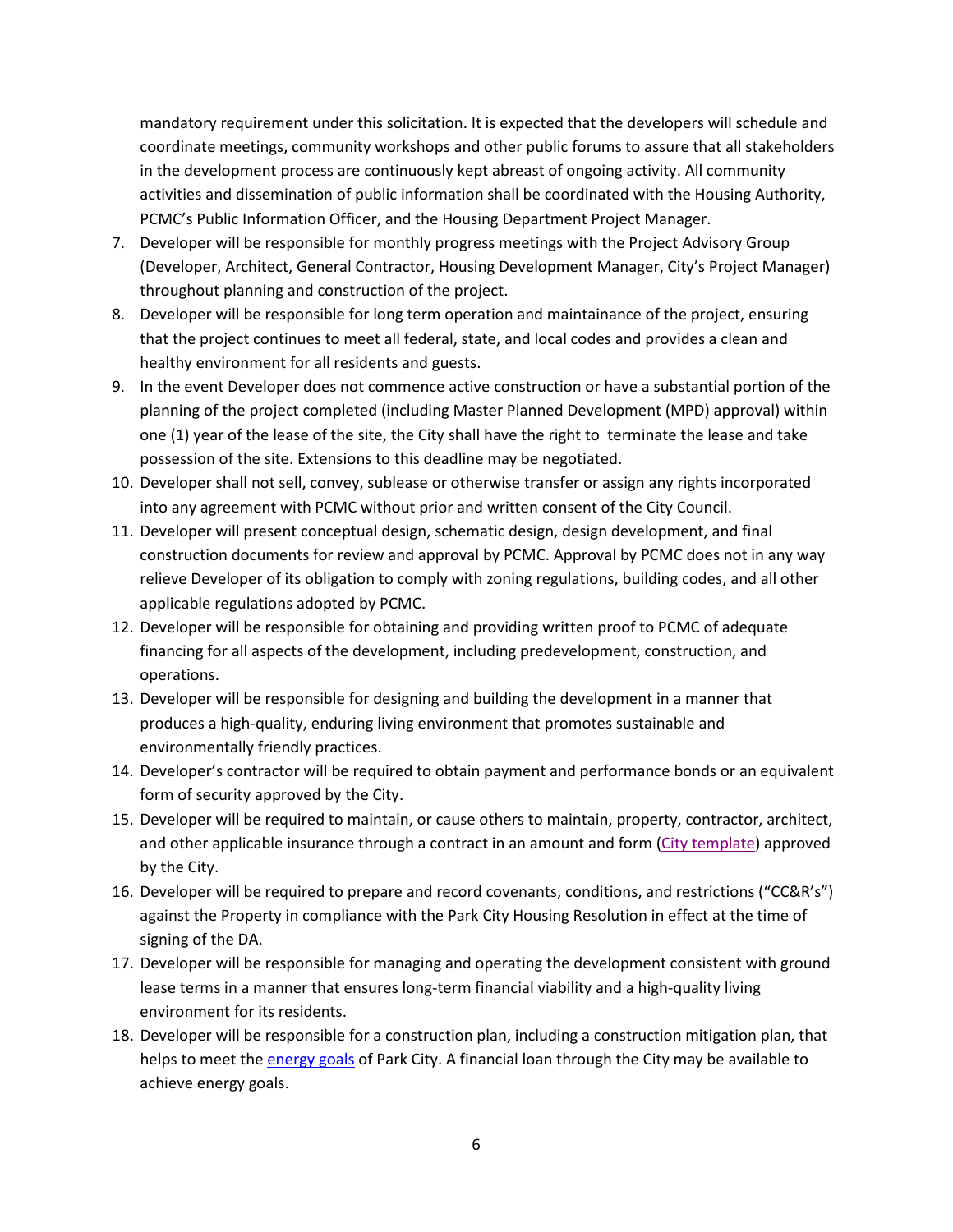Additional Agreements. Developer must be willing to enter into certain agreements in addition to the DA pertaining to the Project that outline the type, size, uses, and timeframe for development. These agreements include, but are not limited to:

- 1. Long term lease of the Property that shall include an option to cancel said agreementif the Project is not completed and used as agreed as well as a City purchase option and first right of refusal for all fixed improvements under Ground Lease or Purchase Agreement. City option to cure and take over in the event of foreclosure or bankruptcy.
- 2. Restrictive Use Agreement with restrictive covenants on the affordable housing units that run with the land for a period of at least fifty (50) years, including survival in the event of foreclosure or bankruptcy .
- 3. Easement Agreement that ensures public pedestrian access around and through the Property is maintained.

### **PROJECT MANAGER**

For additional information concerning this Request for Qualifications, as well as any issued addenda, interested parties may contact Jason Glidden, Housing Development Manager, via email only at jglidden@parkcity.org.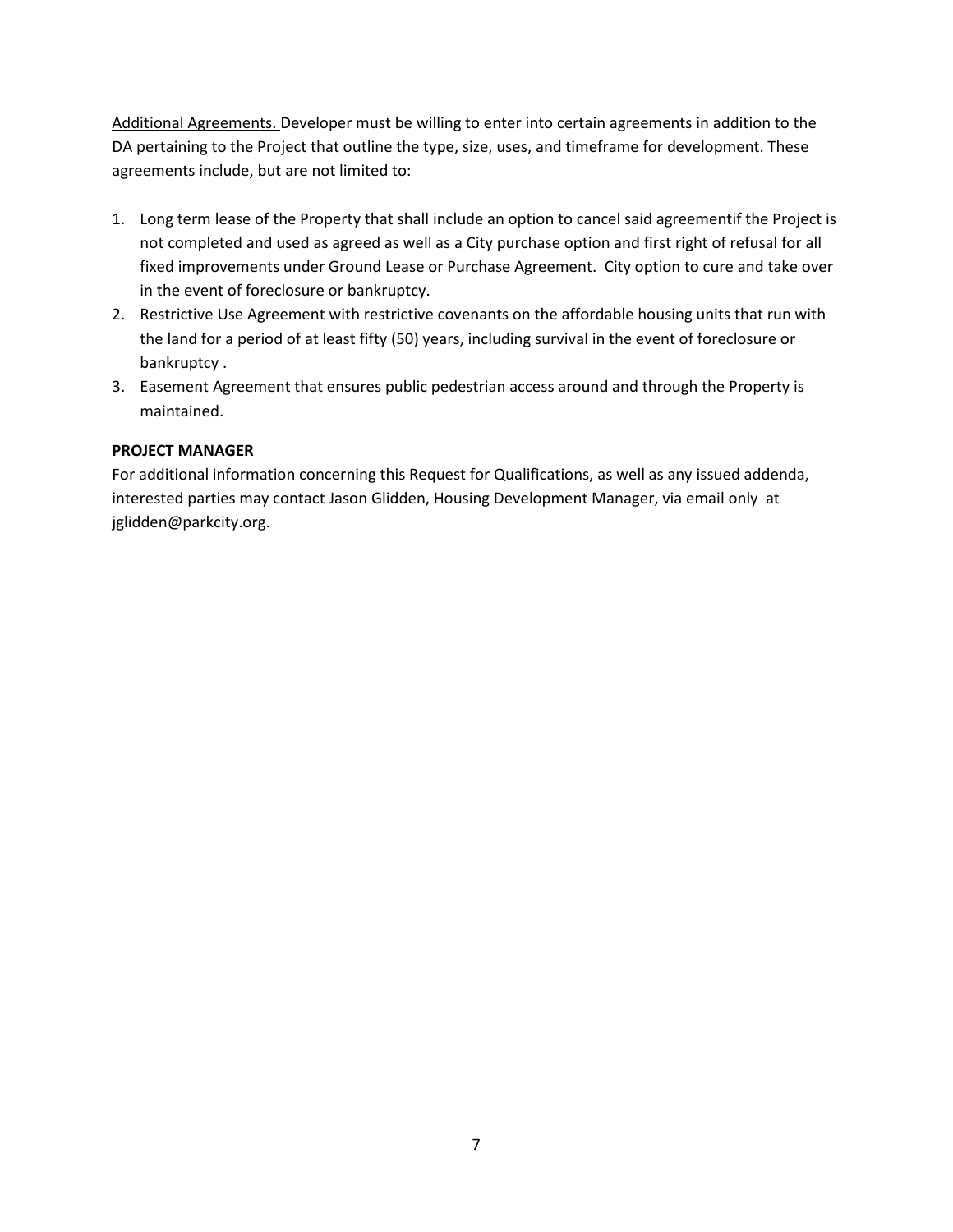# **SECTION II - SUBMISSION REQUIREMENTS AND PROCEDURE**

### **SUBMISSION REQUIREMENTS**

As part of a response to this RFQ, respondents shall provide the following information. Responses must address all items and clearly label all sections, graphics, and tables within the Response. The PCMC has not set a specific page limit for Responses; however, there is an expectation to receive Responses that are thorough but concise.

- 1. Development Interest and Approach
	- a. Briefly describe your interest in pursuing the Project.
	- b. Provide a description of your approach to dealing with the complexity of the Project, including dealing with contaminated soils, infrastructure deficiencies, and zoning relating to the improvements currently in-place on the Property.
	- c. Provide a brief narrative of your preliminary concepts for the site's development. This should provide insight into your general approach to development, proven ability to navigate complex projects, record of community responsive urban infill developments that provide public benefits, and understanding of creative solutions and financing tools. This is an opportunity to provide a preliminary high level vision. No architectural drawings or financial projections are expected at this stage. However, proposals should detail your plan to:

i. Provide housing affordable to a range of income levels in the Project Goals and Preferred Scope of Development described herein;

ii. Maintain long term affordability;

iii. Minimize need for City funding through leverage of outside funding;

- iv. Utilize environmentally friendly and sustainable principles for development; and
- v. Facilitate active transportation connections within and to the community and surrounding neighborhood in close coordination with PCMC.
- 2. Qualifications and Experience. Provide a description of your qualifications and relevant experience with comparable projects, including:
	- a. A description of the legal entity with whom PCMC would contract.
	- b. Identification, bios for and descriptions of the roles of key individuals in the development team and any consultants who would be involved in negotiations, project management, project design, and implementation, including their background and experience, reflecting their capabilities and experience with similar projects;
	- c. Examples of your experience with comparable projects. Provide no more than five (5) examples highlighting experience with development and operation of projects of similar size and scope, with particular emphasis on complex mixed-income projects located in an urban environment and projects developed through public-private partnerships. Examples should include images, location, development program, breakdown of residential affordability mix, members of the development team, total development cost, financing structure, project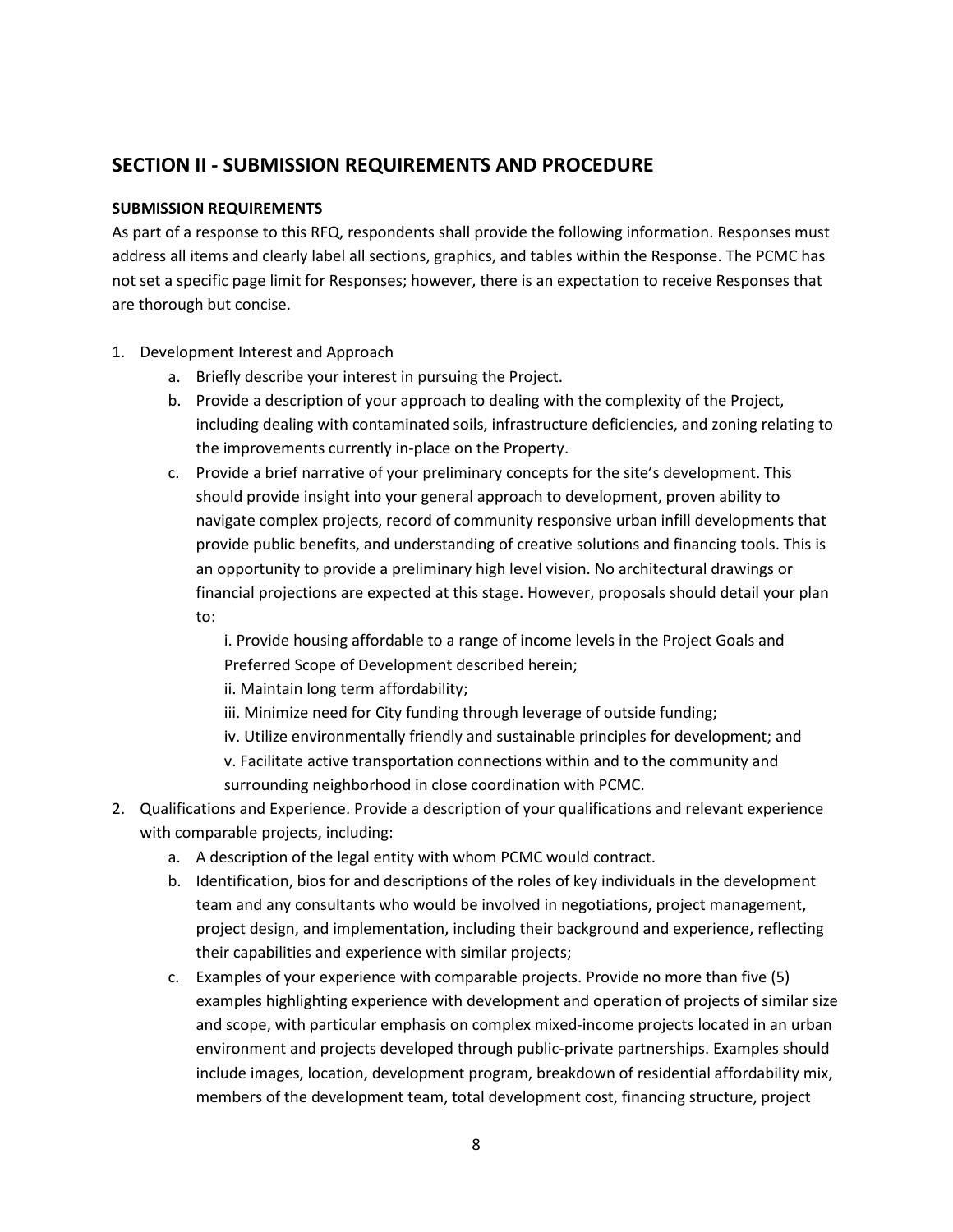schedule, role of the public sector, information on challenges faced and solutions achieved, and a local reference.

- d. A description of your experience in financing mixed-use, affordable or mixed income housing, securing grants and public funding sources, and financing references. Provide the composition of the current real estate portfolio owned and/or managed by the respondent and a list of all projects in the development pipeline including location, status, schedule, estimated cost and financing structure. Please also describe the developer's capacity for completing the proposed Project in the context of the current development pipeline.
- e. A description of your financial capacity. The Developer will be required to submit additional financial information about the development entity and its owners while negotiating the Lease Agreement with PCMC. If a newly formed entity is proposed as the legal vehicle for acting as the developer, the proposed guarantors of the entity and their net worth must be identified. This description should include the following:
	- i. Evidence of your ability to fund predevelopment costs; and
	- ii. Anticipated sources of funds, current relationships with lenders and equity investors, and ability to obtain necessary financing for the proposed development, including recent history of obtaining debt and equity financing.
- f. PCMC requires the use of sustainable building practices and the inclusion of energy efficiency elements in all of its development projects. You may include as part of its qualifications a description of the sustainable building practices and/or energy efficiency measures that have been incorporated in previous projects.
- g. Disclosure of any litigation that could have a materially adverse effect on the development entity's financial condition and disclosure of any bankruptcy filings by the development entity or affiliates within the past five (5) years.
- h. A Conflict of Interest statement or disclosure that complies wit[h Section 3](https://parkcity.municipalcodeonline.com/book?type=ordinances#name=3_Ethics) of the Park City Municipal Code.

### **SUBMISSION PROCEDURE**

Respondents shall submit an electronic copy of the Response in PDF format and send via email to Jason Glidden at jglidden@parkcity.org. Submissions lacking one or more of the required documents shall be considered incomplete and subject to disqualification from consideration by PCMC. All Responses, including attachments, supplementary materials, addenda, etc., shall become the property of the City and will not be returned. It is Respondents' sole responsibility to read and interpret this Request for Qualifications and the written instructions contained herein. The first page of the Response shall:

- 1. State that Respondent "has read and understands this Request for Qualifications and accepts the written instructions contained herein".
- 2. Include the signature of an officer or employee authorized to bind the Respondent contractually.
- 3. Provide the name, contact phone number, email address, and mailing address of the person to whom all correspondence should be sent regarding questions about the Response, requests for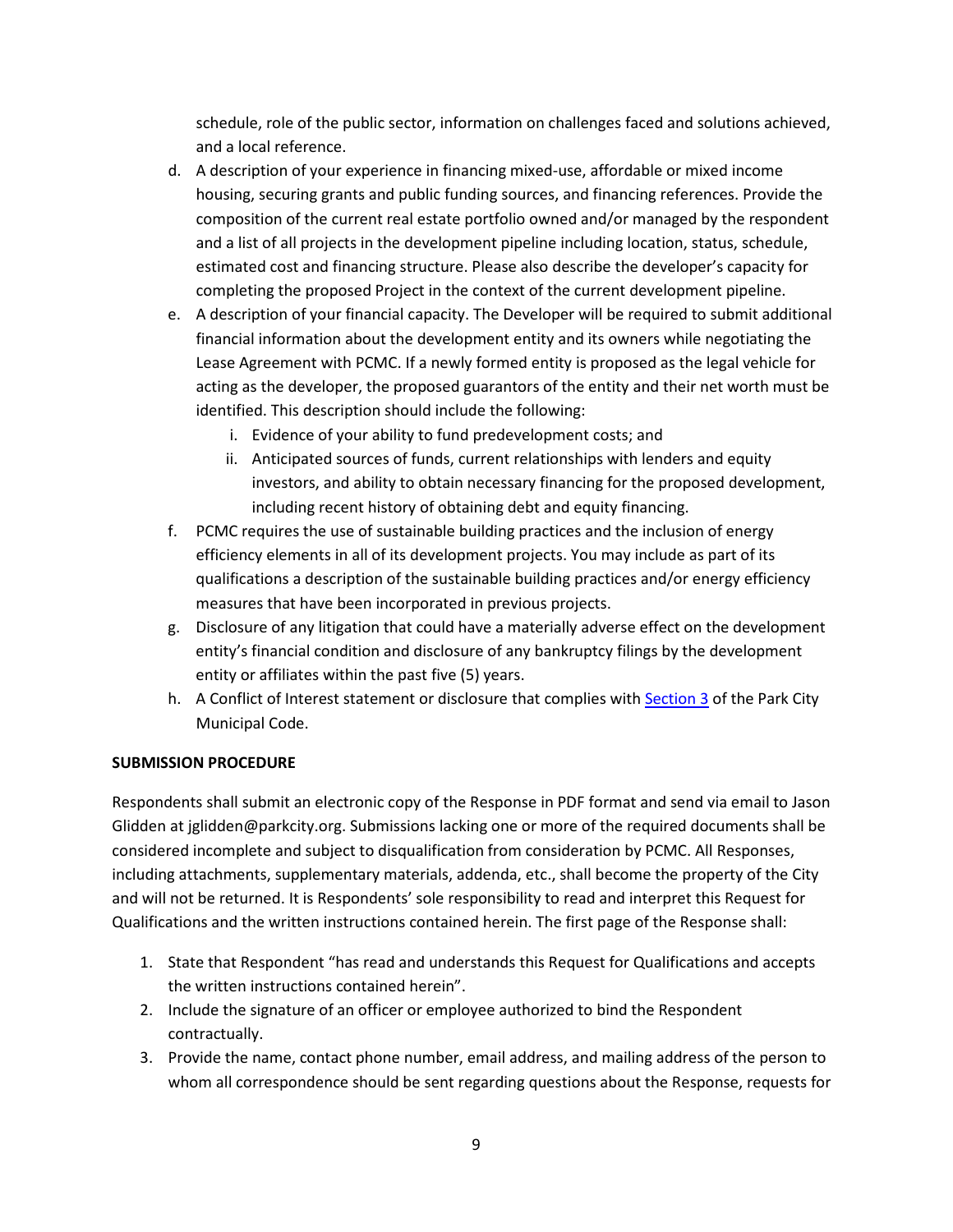interviews, or notifications regarding potential selection. (This person will be responsible for disseminating information to you and your development team.)

Responses shall be submitted in a sealed envelope with the Respondent's name, address, date of submittal, and the title **"1875 Homestake"** shown on the outside of the envelope.

Please submit Responses to the Request for Qualifications to:

Jason Glidden, Housing Development Manager Park City Municipal Corporation 445 Marsac Ave., P.O. Box 1480 Park City, Utah 84060 jglidden@parkcity.org

Responses are due by 3:00 p.m. on Friday, May 28, 2021. Responses to the Request for Qualifications that are not received by PCMC by the time and date specified will be considered late and thus subject to disqualification from consideration by PCMC. PCMC reserves the right to reject any late, incomplete, or irregular submissions and reserves the right to waive any non-material irregularity in submissions.

# **SECTION III – SELECTION PROCESS AND CRITERIA**

### **SELECTION PROCESS**

PCMC will make every effort to ensure that all Responses are treated fairly and equally throughout the selection process. PCMC intends to follow the following selection process:

- 1. Identify a short-list of Respondents: PCMC will form a Selection Advisory Committee comprised of representatives from public and private stakeholders to review the submitted Responses and provide recommendations to PCMC. PCMC will take the Selection Advisory Committee's recommendations into consideration and identify a shortlist of Respondents.
- 2. Identify a First- and Second-ranked Respondent: PCMC will notify the Respondents selected for the shortlist and may ask them to participate in an interview to discuss their qualifications in further detail. PCMC may select a first-ranked and second-ranked Respondent.
- 3. Negotiations with First-ranked Respondent: The first-ranked Respondent will be given a defined period of time to negotiate and execute a Lease Agreement with PCMC. In the event that exclusive negotiations are conducted and an agreement is not reached, PCMC reserves the right to enter into negotiations with the next highest ranked Respondent without the need to repeat the formal solicitation process.
- 4. Final selection and subsequent agreements are subject to approval by the Housing Authority and/or City Council in a public meeting.

### **SELECTION CRITERIA**

The following is a guide to the criteria that will be used in evaluating development teams: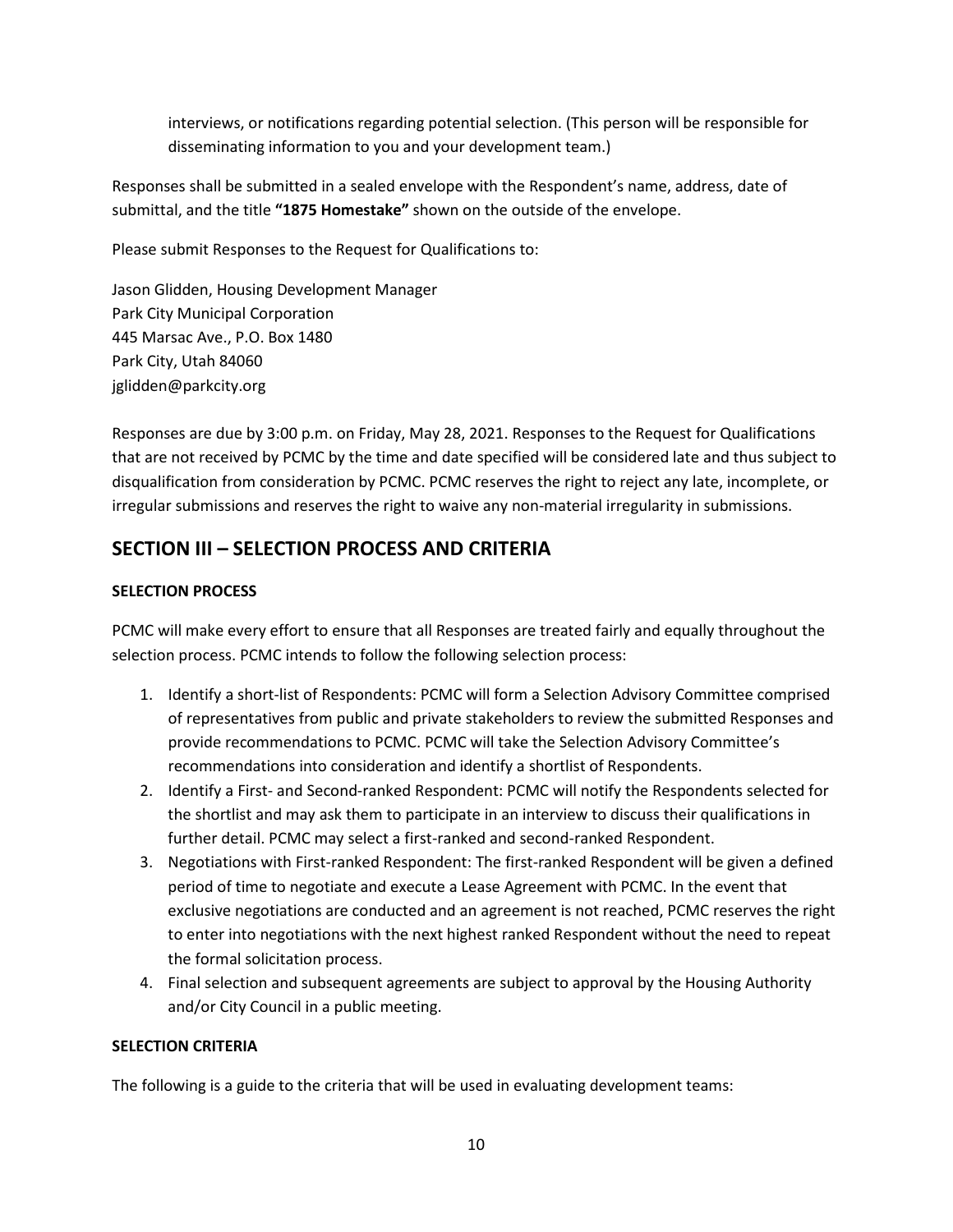- 1. Development Team Characteristics
	- a. Quality and completeness of information submitted in response to this RFQ;
	- b. Evaluation of past projects and experience;
	- c. Experience with planning and implementing similar urban infill projects;
	- d. Experience with designing and developing mixed-income affordable housing projects;
	- e. Experience with affordable housing financing mechanisms, including low income housing tax credits;
	- f. Experience in effective property management of affordable housing, market rate housing, commercial space, parking facilities, and other components of urban infill projects;
	- g. Evaluation of ownership structure and experience of key members; and
	- h. Capacity to undertake and complete the Project in a timely manner.
- 2. Financial Capability
	- a. Demonstrated ability to secure funding, including experience with public-private partnerships;
	- b. Degree of capitalization as an entity;
	- c. Degree to which the entity is leveraged; and
	- d. Verifiable likelihood that sources and terms are realistic and accessible.

## **SECTION IV – DESIGN REVIEW AND PERMITTING**

During the period specified in the DA, the Developer will work with PCMC to finalize the Project's design, including architectural, urban design and landscape architectural elements. Developer is also subject to PCMC's standard processes and requirements for obtaining the required development approvals/permits included but not limited to the following: Plat Amendments, Master Planned Development (or Affordable Master Planned Development), Conditional Use Permits, and Building Permits.

# **SECTION V – PCMC DEVELOPMENT TOOLS**

Given the current status of the Property—as well as the public benefits envisioned for the Property's redevelopment—PCMC is willing to consider providing specific resources to fill the gap and assist the project in achieving financial viability for a Project that meets a high level of community benefit as outlined in Exhibit B: Project Requirements and Preferences Tools and resources may include the following:

- 1. Long-Term Ground Lease: PCMC expects to provide a long-term ground lease retaining PCMC ownership of the land in perpetuity. By entering into a long-term (50 year or more) lease with PCMC, Developer receives the right to build and own the Project improvements without having to purchase the land. However, in the alternative, PCMC may consider a purchase agreement for Developer to purchase the land and thus convey title of the Property to Developer.
- 2. Rental Subsidies: PCMC may consider a below-market lease rates to decrease the overall development cost for a Project that results in a high number of affordable units with rental rates between 30% - 50% AMI for Summit County.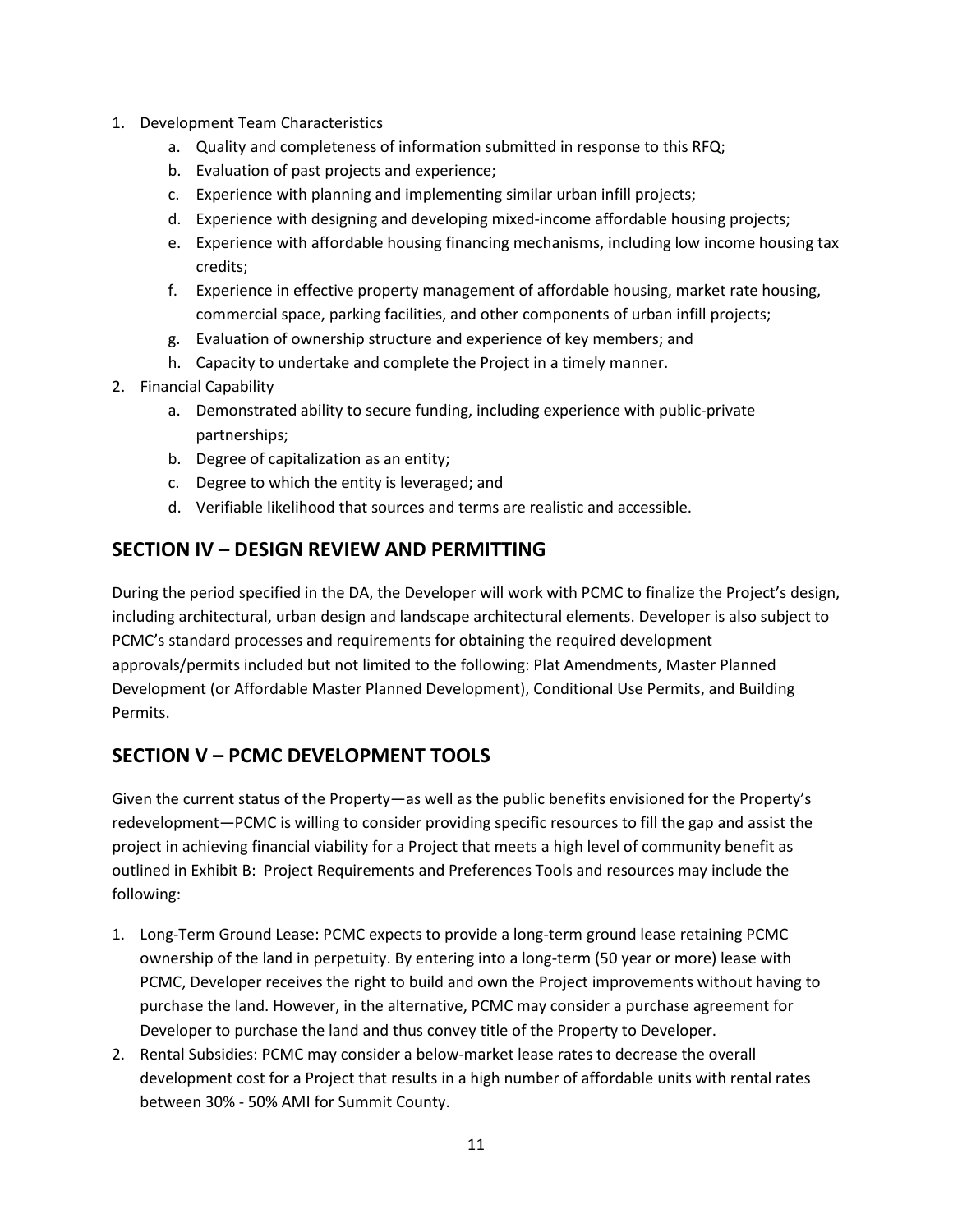- 3. Fee Reductions/Waivers: PCMC may consider requests to reduce or waive certain fees associated with approvals/permits needed for the Project, particularly for affordable units, in accordance with adopted Municipal Code and state law.
- 4. Soil Remediation Assistance: PCMC may provide assistance in the remediation of any contaminated soils on the site.
- 5. Energy Goal Loan: PCMC may provide grants or loans to help meet the City's energy goals.
- 6. Loans/Financing: PCMC could have the capability to help provide funding through various lending options such as: City-backed loans, tax-exempt financing, or conduit financing.
- 7. Direct Financial Participation: For proposals that exceed the Projects Requirements and Preferences identified in Exhibit B, PCMC may consider direct financial participation, including grant matches orland value, in accordance with applicable state and local regulations and policies.

# **SECTION VI – MISCELLANEOUS**

All questions shall be submitted in writing no later than 2:00 p.m. on Friday, May 21, 2021, to: [jglidden@parkcity.org.](mailto:jglidden@parkcity.org) Final modification or addenda will be made on the website by **5:00 p.m. on Monday, May 24, 2021**.

All submittals shall be public records in accordance with government records regulations ("GRAMA") unless otherwise designated by the applicant pursuant to UCA § 63G-2-309, as amended. All proposals shall remain vaild for sixty (60) days from submittal. PCMC reserves the right to change any dates or deadlines. It is PCMC's policy, subject to Federal and State and local procurement laws, to make reasonable attempts to support Park City businesses by purchasing goods and services through local vendors and service providers,

PCMC reserves the right to cancel or modify the terms of this RFQ and/or the project at any time and for any reason preceding contract award and reserves the right to accept or reject any or all proposals submitted pursuant to this RFQ. PCMC will provide respondents written notice of any cancellation and/or modification. Furthermore, the City shall have the right to waive any informality or technicality in proposals received when in the best interest of the City.

PCMC reserves the right to change any dates or deadlines.

No proposal shall be accepted from, or contract awarded to, any person, firm or corporation that is in arrears to the City, upon debt or contract or that is a defaulter, as surety or otherwise, upon any obligation to the City, or that may be deemed irresponsible or unreliable by the City. Offerors may be required to submit satisfactory evidence that they have the necessary financial resources to perform and complete the work outlined in this RFQ.

# **SECTION VII – PCMC AND CITY NON-LIABILITY & RELATED MATTERS**

1. No Representation or Warranties - All facts and opinions stated herein, any additional data including, but not limited to statistical and economic data and projections, are based on available information, and no representation or warranty is made with respect thereto by the Housing Authority or PCMC.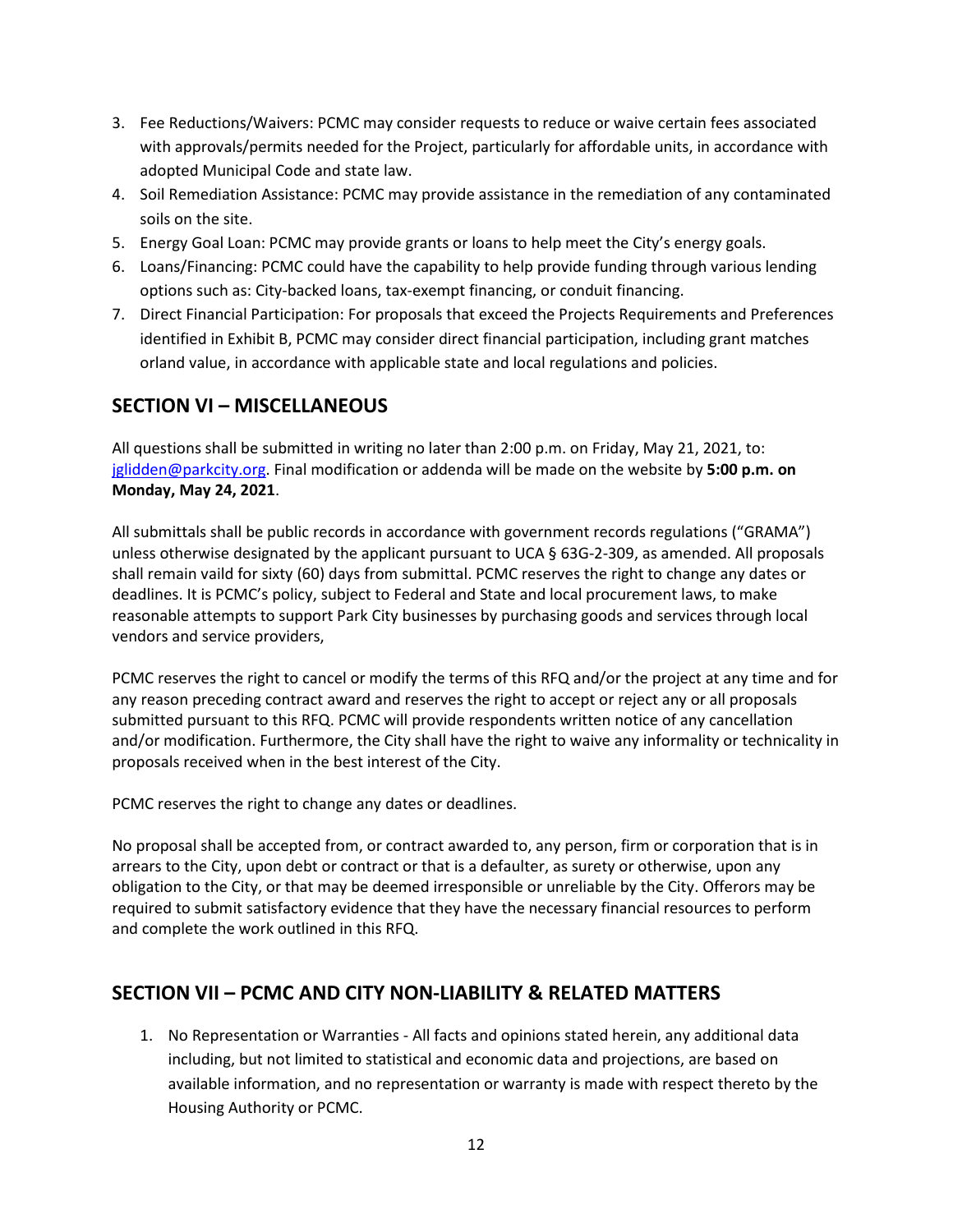- 2. Building Permits, Zoning Variances, and Financial Viability PCMC through the lease or sale of the Property in no way guarantees or warrants the issuance of building permits, zoning variances, or the financial viability of the Project.
- 3. Housing Authority/PCMC Discretion, Non-Liability, Waivers, and Hold Harmless Developers acknowledge by submitting information and Responses to PCMC that PCMC does not undertake and shall have no liability with respect to the development program, the RFQ, and responses thereto or with respect to any matters related to any submission by a Respondent. By submitting a Response to the RFQ, the Respondent releases PCMC and the City from all liability with respect to the development program, the RFQ, and all matters related thereto, covenants not to sue regarding such matters, and agrees to hold PCMC harmless from any claims made by the Respondent or anyone claiming by, through, or under the Respondent in connection therewith.

## **SECTION VIII – EXHIBITS**

**Exhibit A:** Property Description **Exhibit B:** Project Requirements and Preferences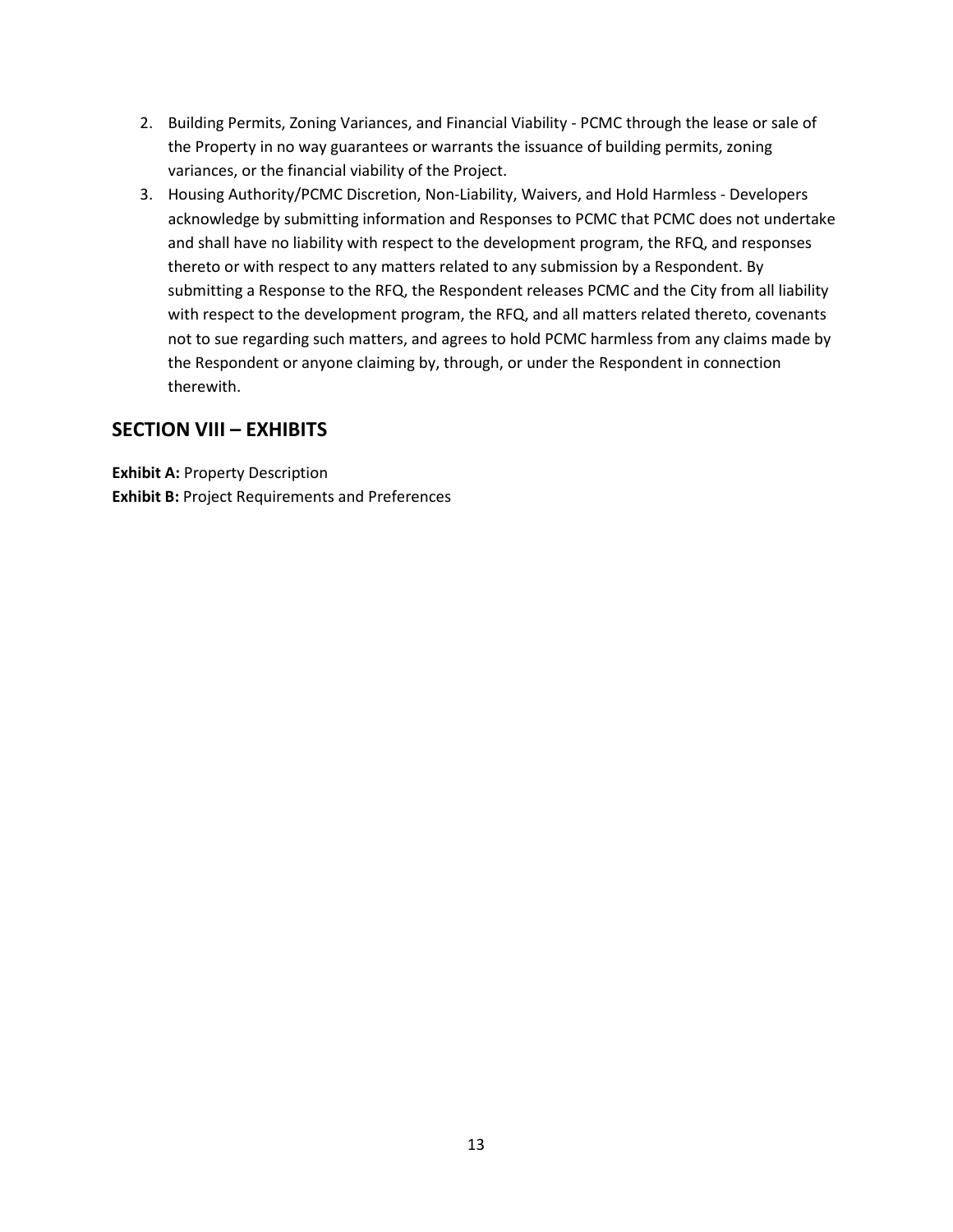### **EXHIBIT A**

### **PROPERTY DESCRIPTION**

Property Address: 1875 Homestake Road, Park City, Utah Parcel Number: YARD-B-1AM-X) Total Acreage: 1.86 Zoning: General Commercial Zoning District Legal Description: LOT B THE YARD SUBDIVISION FIRST AMENDED; ACCORDING TO THE OFFICIAL PLAT ON FILE IN THE SUMMIT COUNTY RECORDERS OFFICE. CONT 1.86 AC. 2408-4